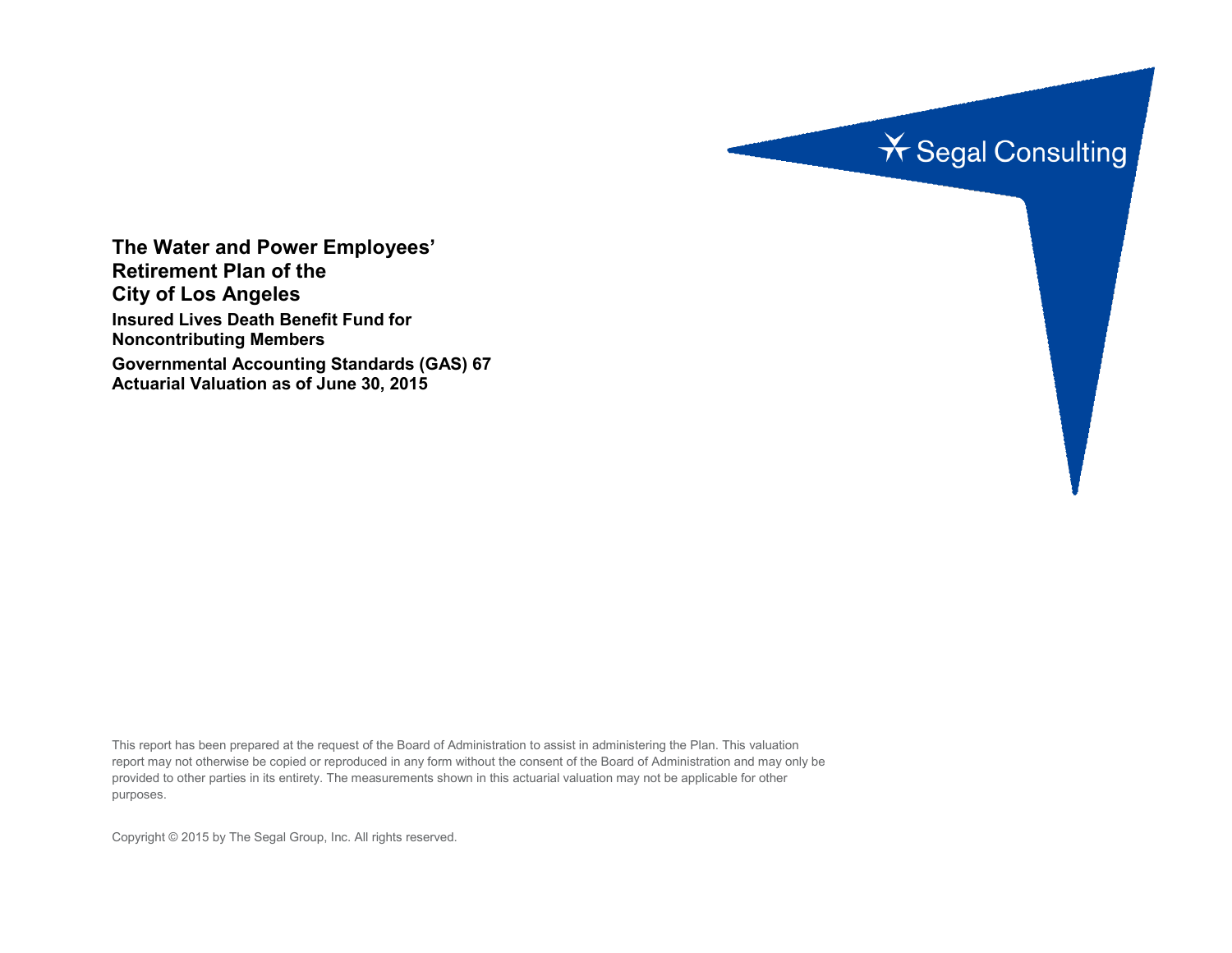

100 Montgomery Street Suite 500 San Francisco, CA 94104-4308 T 415.263.8200 www.segalco.com

*September 17, 2015*

*Board of Administration The Water and Power Employees' Retirement Plan of the City of Los Angeles 111 North Hope Street, Room 357 Los Angeles, CA 90012*

*Dear Board Members:*

*We are pleased to submit this Governmental Accounting Standards (GAS) 67 Actuarial Valuation of the Insured Lives Death Benefit Fund for Noncontributing Members as of June 30, 2015. It contains various information that will need to be disclosed in order to comply with GAS 67.*

*This report was prepared in accordance with generally accepted actuarial principles and practices at the request of the Board to assist in administering the Retirement Plan. The census and financial information on which our calculations were based was prepared by the Retirement Office. That assistance is gratefully acknowledged.* 

*The measurements shown in this actuarial valuation may not be applicable for other purposes. Future actuarial measurements may differ significantly from the current measurements presented in this report due to such factors as the following: plan experience differing from that anticipated by the economic or demographic assumptions; changes in economic or demographic assumptions; and changes in plan provisions or applicable law.*

*The actuarial calculations were completed under the supervision of John Monroe, ASA, MAAA, Enrolled Actuary. We are members of the American Academy of Actuaries and we meet the Qualification Standards of the American Academy of Actuaries to render the actuarial opinion herein. To the best of our knowledge, the information supplied in the actuarial valuation is complete and accurate. Further, in our opinion, the assumptions as approved by the Board are reasonably related to the experience of and expectations for the Plan.*

*We look forward to reviewing this report with you and to answering any questions.*

*Sincerely,*

*Segal Consulting, a Member of The Segal Group, Inc.*

*By:*

*Senior Vice President and Actuary Vice President and Actuary*

lowol

*Paul Angelo, FSA, MAAA, FCA, EA John Monroe, ASA, MAAA, FCA, EA*

*JEM/hy*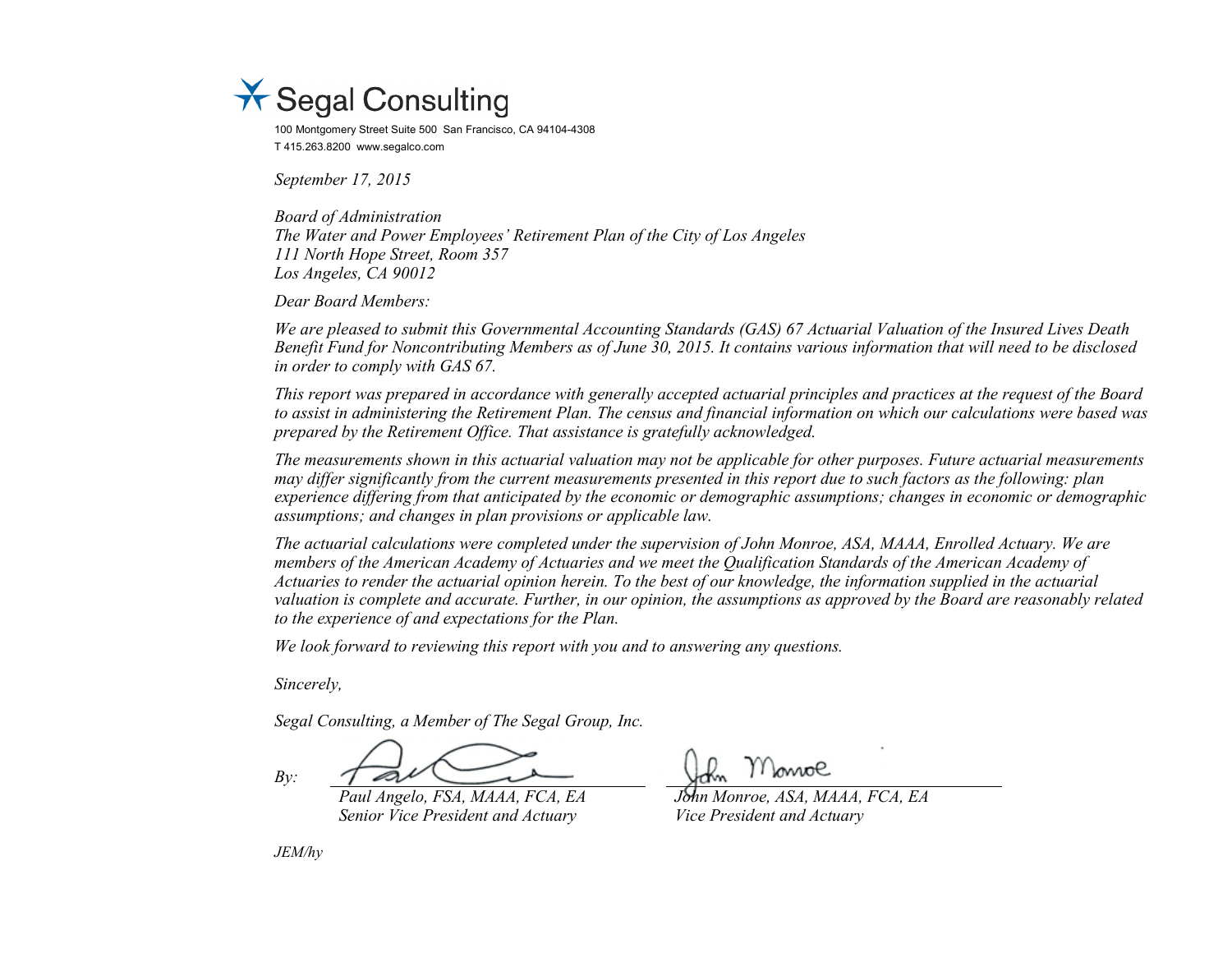## **SECTION 1 SECTION 2**

### **VALUATION SUMMARY GASB 67 INFORMATION**

| Significant Issues in Valuation                                |
|----------------------------------------------------------------|
| Summary of Key Valuation                                       |
| <b>Important Information About</b><br>Actuarial Valuations  iv |
|                                                                |
|                                                                |
|                                                                |
|                                                                |
|                                                                |

#### EXHIBIT 1

General Information – "Financial Statements", Note Disclosures and Required Supplementary Information for a Single-Employer Pension Plan............... 1 EXHIBIT 2 Net Pension Liability .................. 2 EXHIBIT 3 Schedule of Changes in Net Pension Liability – Last Two Fiscal Years................................ 4 EXHIBIT 4 Schedule of Employer Contributions – Last Ten Fiscal Years........................................... 5 EXHIBIT 5 Projection of Pension Plan's Fiduciary Net Position for Use in Calculation of Discount Rate as of

EXHIBIT 6 Table of Financial Information... 9

June 30, 2015.............................. 7

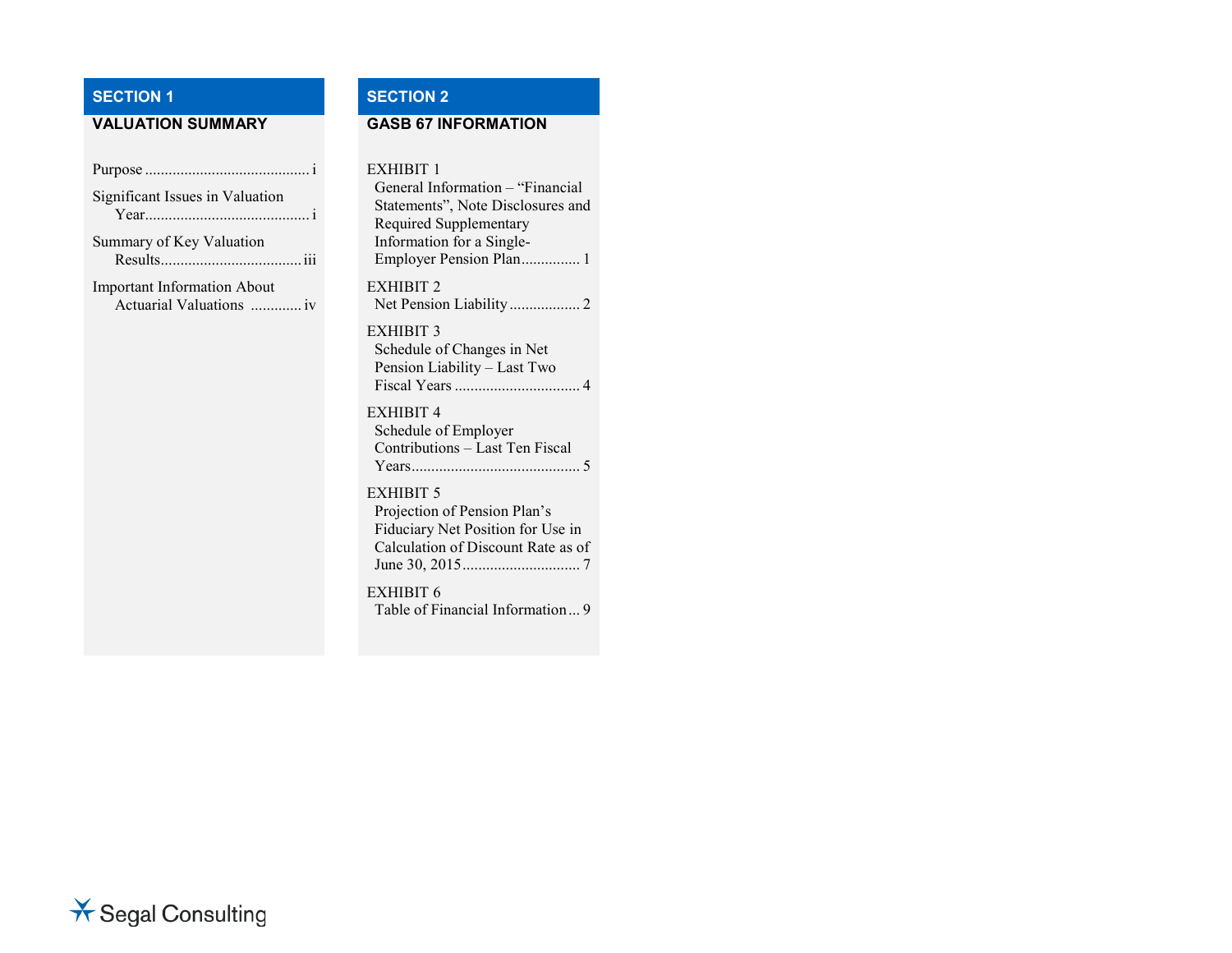#### **Purpose**

This report has been prepared by Segal Consulting to present certain disclosure information required by Governmental Accounting Standards (GAS) 67 for the Insured Lives Death Benefit Fund for Noncontributing Members (Plan) of The Water and Power Employees' Retirement Plan of the City of Los Angeles as of June 30, 2015. This valuation is based on:

- $\triangleright$  The benefit provisions of the Plan, as administered by the Board;
- The characteristics of covered active members, inactive vested members, and retired and disabled members as of March 31, 2015, provided by the Retirement Office;
- $\triangleright$  The assets of the Plan as of June 30, 2015, provided by the Retirement Office;
- Economic assumptions regarding future salary increases and investment earnings; and
- Other actuarial assumptions, regarding employee terminations, retirement, death, etc.

#### **Significant Issues in Valuation Year**

The following key findings were the result of this actuarial valuation:

- Governmental Accounting Standards Board Statement 67 and Statement 68 only redefine pension liability and expense for financial reporting purposes, and do not apply to contribution amounts for pension funding purposes. Employers and plans can still develop and adopt funding policies under current practices.
- For the June 30, 2014 and June 30, 2015 measurements, we used assumptions and methods consistent with those used by the Retirement Plan, with the exception that we are using a 4.00% discount rate. The 4.00% discount rate is based on the death benefit fund's current target asset allocation that is virtually all fixed income investments. It reflects expected real returns for that asset class as well as the 3.25% inflation assumption.
- When measuring pension liability GASB requires the use of the Entry Age actuarial cost method. The Entry Age actuarial cost method is different from the modified "pay as you go" method used for funding purposes. The Total Pension Liability (TPL) measure for financial reporting shown in this report has no analog for purposes of funding because the pay as you go method does not determine an "Actuarial Accrued Liabilty". We note that the same is true for the Service Cost component shown in this report for financial reporting, because there is no "Normal Cost" under pay as you go funding.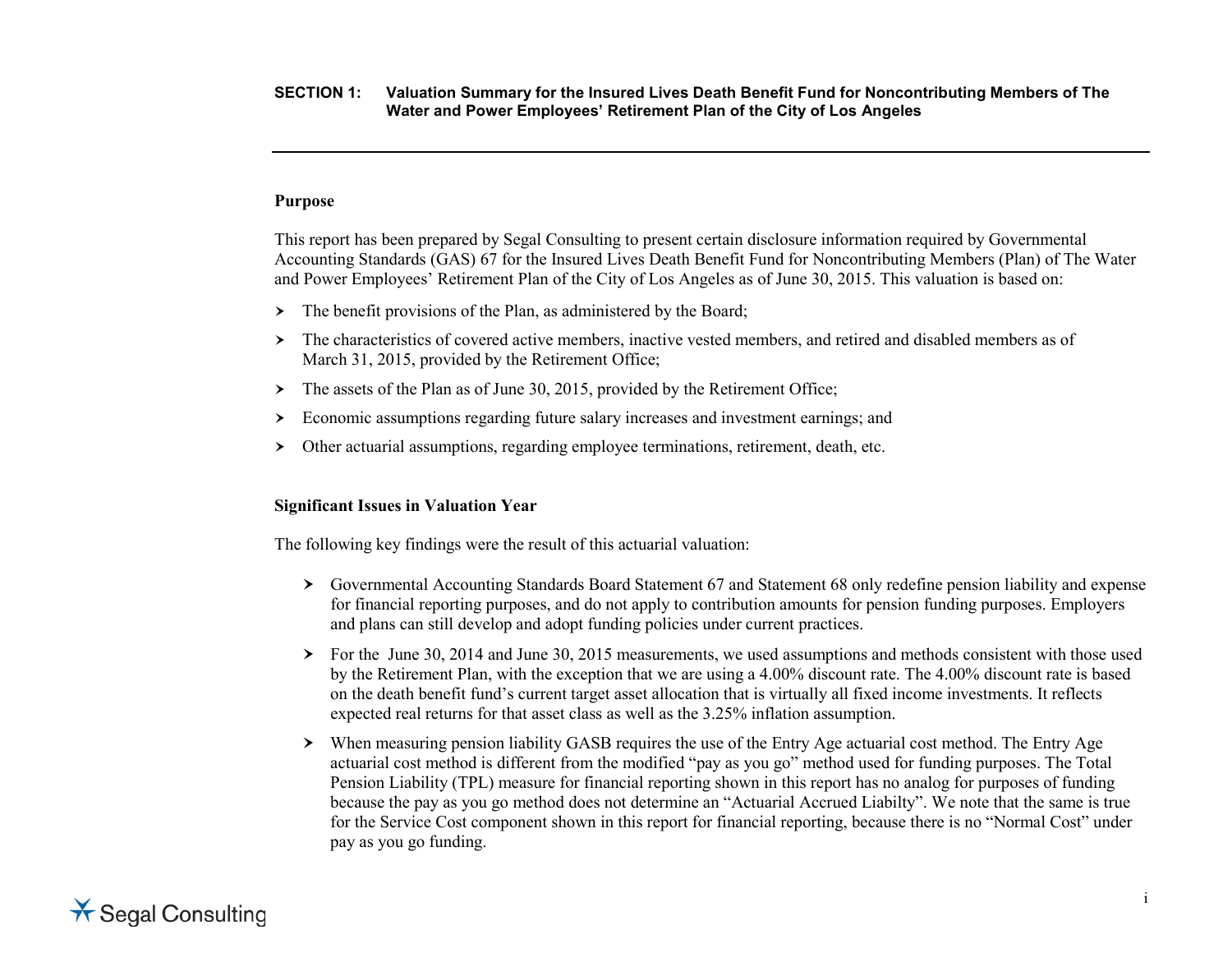- **SECTION 1: Valuation Summary for the Insured Lives Death Benefit Fund for Noncontributing Members of The Water and Power Employees' Retirement Plan of the City of Los Angeles**
	- The Net Pension Liability (NPL) is equal to the difference between the TPL and the Plan's Fiduciary Net Position. The Plan's Fiduciary Net Position is equal to the market value of assets and therefore, the NPL measure is very similar to an Unfunded Actuarial Accrued Liability (UAAL) calculated on a market value basis. The NPL increased from \$95.5 million as of June 30, 2014 to \$97.5 million as of June 30, 2015, primarily due to actuarial experience losses and an investment return less than the assumed 4.00%. Changes in these values during the last two fiscal years ending June 30, 2014 and June 30, 2015 can be found in Exhibit 3.
	- The NPLs measured as of June 30, 2015 and 2014 have been determined from the actuarial valuations as of July 1, 2015 and July 1, 2014, respectively.
	- The discount rates used to determine the TPL and NPL as of June 30, 2015 and 2014 were 4.00%. Details on the derivation of the discount rate as of June 30, 2015 can be found in Exhibit 5 of Section 2. Various other information that is required to be disclosed can be found throughout Exhibits 1 through 4 in Section 2. Exhibit 6 includes the allocation of the assets to the Insured Lives Death Benefit Fund for Noncontributing Members.

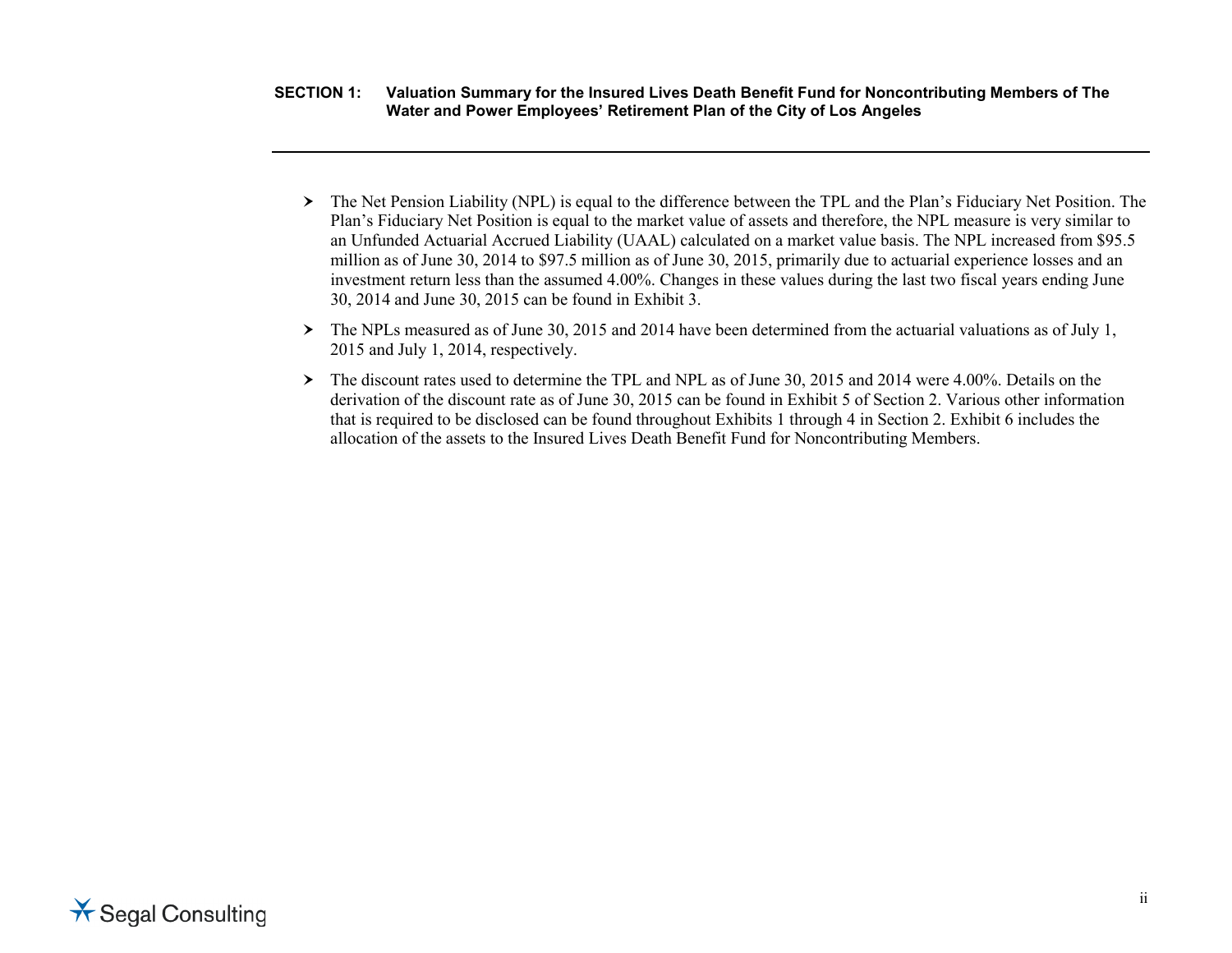## **2015 2014 Disclosure elements for fiscal year ending June 30:** Service cost<sup>(1)</sup>  $$2,004,375$   $$1,584,909$ Total Pension Liability 109,531,351 107,730,290 Plan's Fiduciary Net Position<sup>(2)</sup> 12,211,148 Net Pension Liability 95,519,142 95,519,142 **Schedule of contributions for fiscal year ending June 30:** Actuarially determined contributions  $\text{\$4,935,211}$   $\text{\$4,935,312}$ Actual contributions 4,935,211 4,993,032 Contribution deficiency (excess) 0 0 **Demographic data for plan year ending June 30:** Number of retired members 6,600 6,600 6,600 6,600 6,600 6,600 6,600 6,600 6,600 6,600 6,600 6,600 6,600 6,600 6,600 6,600 6,600 6,600 6,600 6,600 6,600 6,600 6,600 6,600 6,600 6,600 6,600 6,600 6,600 6,600 6,600 6,600 6,60 Number of vested terminated members<sup>(3)</sup>  $\frac{732}{718}$  718 Number of active members 8,960 **Key assumptions as of June 30:** Investment rate of return 4.00% 4.00% Inflation rate  $3.25\%$  3.25% 3.25% Projected salary increases<sup>(4)</sup>  $4.75\%$  to  $10.00\%$   $4.75\%$  to  $10.00\%$   $4.75\%$  to  $10.00\%$

*(1) The service cost is always based on the previous year's assumptions, meaning both values are based on those assumptions shown as of June 30, 2014. (2) Based on preliminary unaudited financial statements as of June 30, 2015.* 

**Summary of Key Valuation Results**

*(3) Includes members receiving PTD benefits and excludes terminated members with less than five years of service.*

*(4) Includes inflation at 3.25% plus real across-the-board salary increases of 0.75% plus merit and promotional increases.*

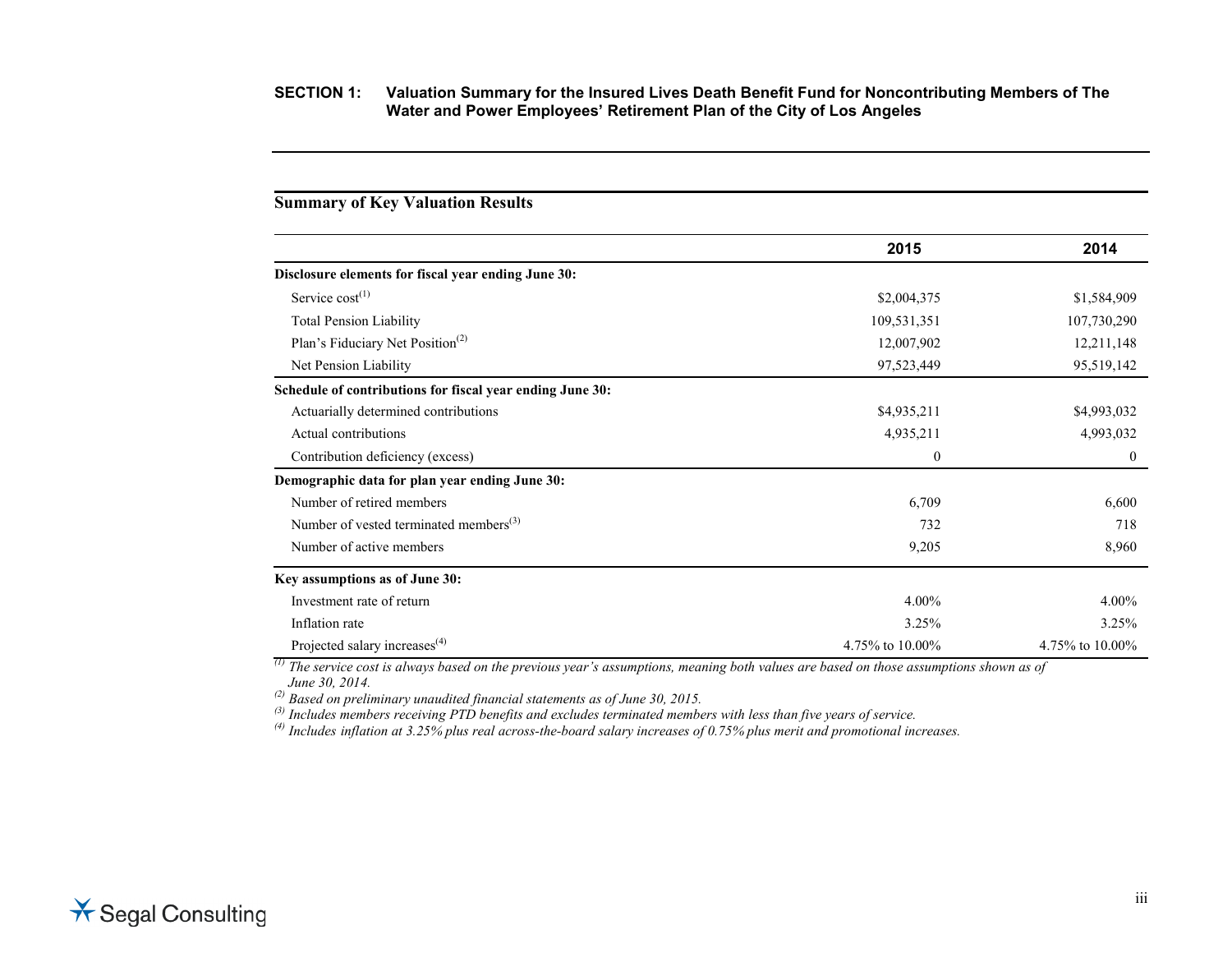#### **Important Information about Actuarial Valuations**

In order to prepare an actuarial valuation, Segal Consulting ("Segal") relies on a number of input items. These include:

- **Plan of benefits** Plan provisions define the rules that will be used to determine benefit payments, and those rules, or the interpretation of them, may change over time. It is important to keep Segal informed with respect to plan provisions and administrative procedures, and to review the plan description in this report (as well as the plan summary included in our funding valuation report) to confirm that Segal has correctly interpreted the plan of benefits.
- **Participant data** An actuarial valuation for a plan is based on data provided to the actuary by the Retirement Office. Segal does not audit such data for completeness or accuracy, other than reviewing it for obvious inconsistencies compared to prior data and other information that appears unreasonable. It is important for Segal to receive the best possible data and to be informed about any known incomplete or inaccurate data.
- **Assets** This valuation is based on the market value of assets as of the valuation date, as provided by the Retirement Office.
- **Actuarial assumptions** In preparing an actuarial valuation, Segal projects the benefits to be paid to existing plan participants for the rest of their lives and the lives of their beneficiaries. This projection requires actuarial assumptions as to the probability of death, disability, withdrawal, and retirement of each participant for each year. In addition, the benefits projected to be paid for each of those events in each future year reflect actuarial assumptions as to salary increases and cost-of-living adjustments. The projected benefits are then discounted to a present value, based on the assumed rate of return that is expected to be achieved on the plan's assets. There is a reasonable range for each assumption used in the projection and the results may vary materially based on which assumptions are selected. It is important for any user of an actuarial valuation to understand this concept. Actuarial assumptions are periodically reviewed to ensure that future valuations reflect emerging plan experience. While future changes in actuarial assumptions may have a significant impact on the reported results, that does not mean that the previous assumptions were unreasonable.

The user of Segal's actuarial valuation (or other actuarial calculations) should keep the following in mind:

- $\geq$  The valuation is prepared at the request of the WPERP to assist the Plan in preparing their financial reports. Segal is not responsible for the use or misuse of its report, particularly by any other party.
- $\triangleright$  An actuarial valuation is a measurement of the plan's assets and liabilities at a specific date. Accordingly, except where otherwise noted, Segal did not perform an analysis of the potential range of future financial measures. The actual long-term cost of the plan will be determined by the actual benefits and expenses paid and the actual investment experience of the plan.
- If WPERP is aware of any event or trend that was not considered in this valuation that may materially change the results of the valuation, Segal should be advised, so that we can evaluate it.

# **X** Segal Consulting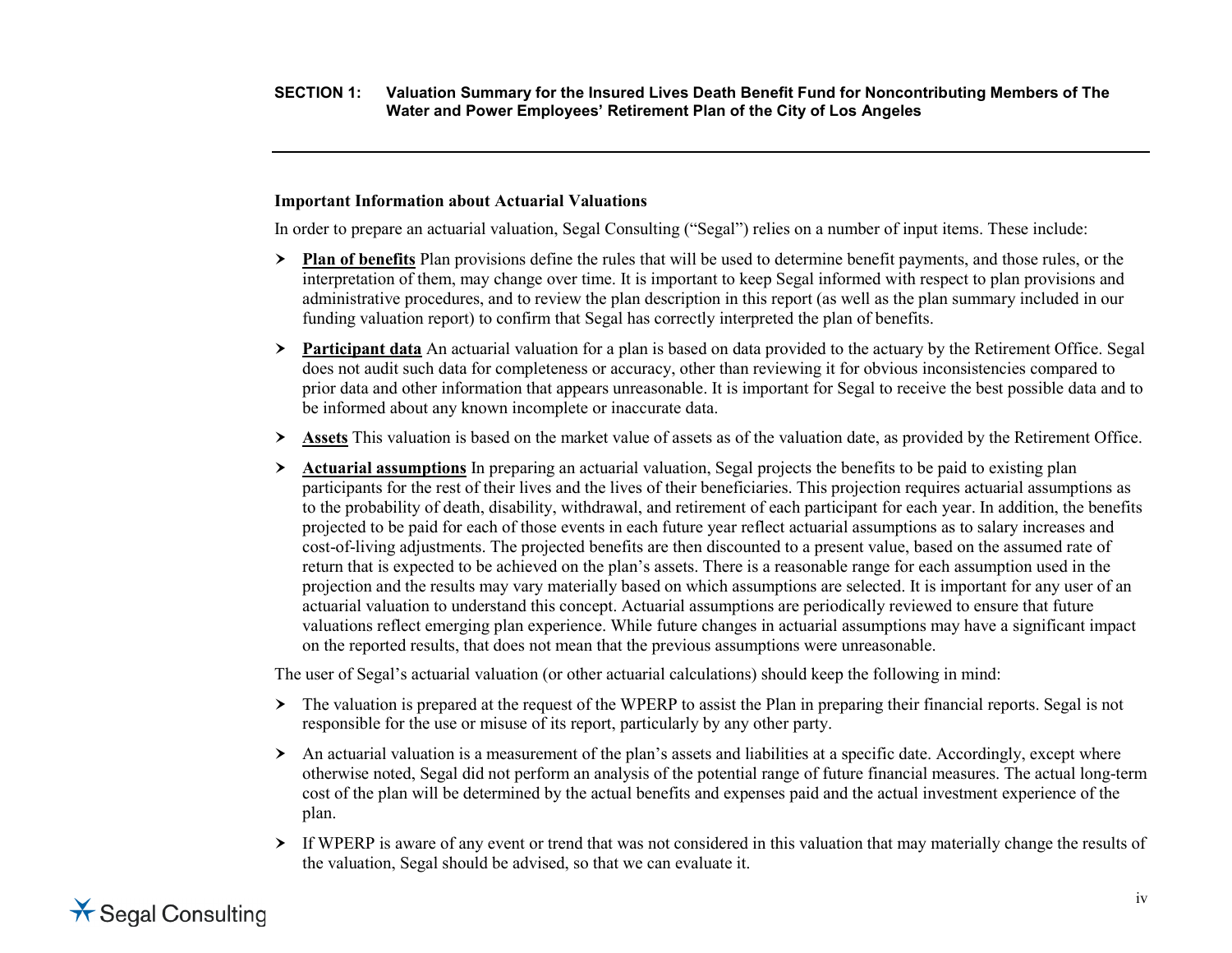Segal does not provide investment, legal, accounting, or tax advice. Segal's valuation is based on our understanding of applicable guidance in these areas and of the plan's provisions, but they may be subject to alternative interpretations. The WPERP should look to their other advisors for expertise in these areas.

As Segal Consulting has no discretionary authority with respect to the management or assets of WPERP, it is not a fiduciary in its capacity as actuaries and consultants with respect to WPERP.

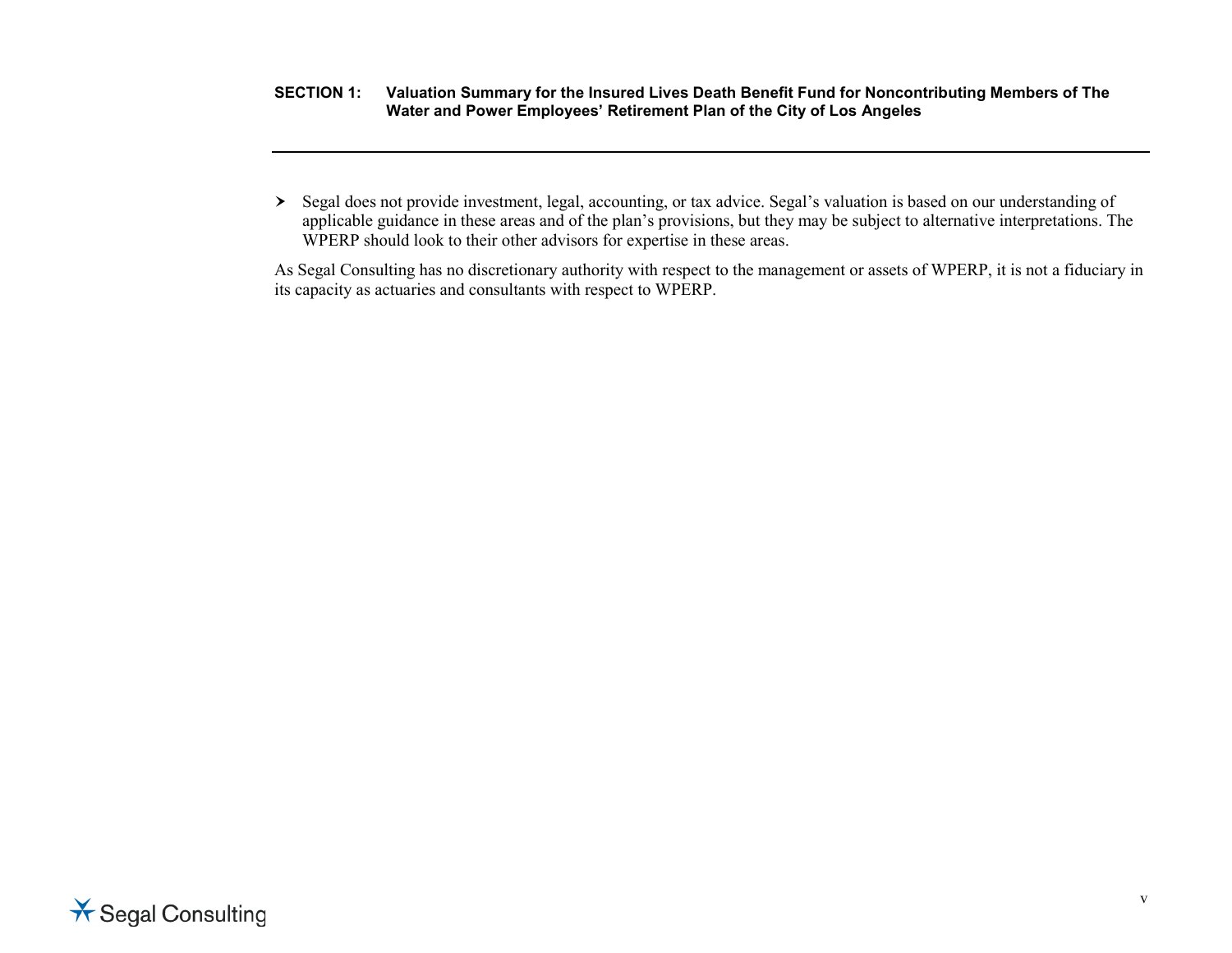#### **EXHIBIT 1**

**General Information – "Financial Statements", Note Disclosures and Required Supplementary Information for a Single-Employer Pension Plan**

#### **Plan Description**

*Plan administration.* The Water and Power Employees' Retirement Plan of the City of Los Angeles (WPERP) was established by the Los Angeles Department of Water and Power in 1938. WPERP is a single employer public employee retirement system whose main function is to provide retirement benefits to employees of the Los Angeles Department of Water and Power.

Under the provisions of the City Charter, the Board of Administration (the "Board") has the responsibility and authority to administer the Plan and to invest its assets. The Board members serve as trustees and must act in the exclusive interest of the Plan's members and beneficiaries. The Board has seven members: one member of the Board of Water and Power Commissioners, the General Manager, the Chief Accounting Employee, three employee members who are elected for three-year terms by active members of the Plan, and one retiree who is appointed by the Board of Water and Power Commissioners for a three-year term.

*Plan membership.* At June 30, 2015, the membership of the Insured Lives Death Benefit Fund for Noncontributing Members consisted of the following:

| Retired members currently receiving benefits                                         | 6,709  |
|--------------------------------------------------------------------------------------|--------|
| Vested terminated members entitled to, but not yet receiving benefits $\binom{n}{k}$ | 732    |
| Active members                                                                       | 9,205  |
| Total                                                                                | 16,646 |
|                                                                                      |        |

*(1) Includes members receiving PTD benefits and excludes terminated members with less than five years of service.*

*Benefits provided.* The Insured Lives Death Benefit Fund for Noncontributing Members provides death benefits to eligible employees. An employee is eligible to receive a death benefit provided they were employed by the Department for at least five years and death occurred after retirement. The death benefit is paid in a single sum that is equal to the lesser of 14 times the member's Full Retirement Allowance or \$20,000.

The LADWP contributes based upon actuarially determined contribution rates adopted by the Board of Administration. Employer contribution rates are adopted annually based upon recommendations received from WPERP's actuary after the completion of the review of the death benefit fund. The employer contribution rate as of June 30, 2015 (based on the July 1, 2014 review) was \$1.19 per \$100 of monthly retirement benefit. Members do not contribute towards this benefit.

# $\star$  Segal Consulting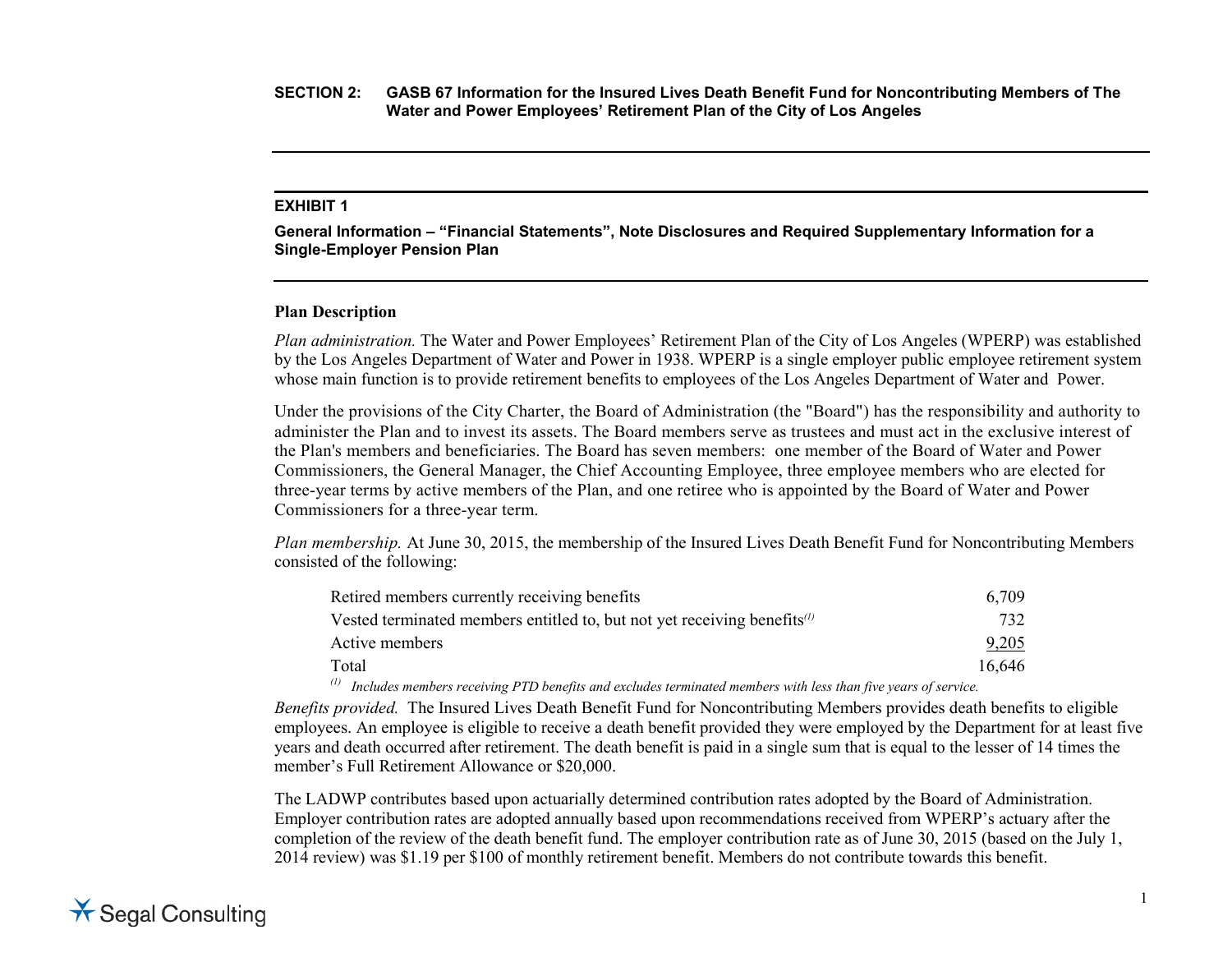#### **EXHIBIT 2**

#### **Net Pension Liability**

| The components of the Net Pension Liability are as follows:                  |               |               |  |  |
|------------------------------------------------------------------------------|---------------|---------------|--|--|
|                                                                              | June 30, 2015 | June 30, 2014 |  |  |
| <b>Total Pension Liability</b>                                               | \$109,531,351 | \$107,730,290 |  |  |
| Plan's Fiduciary Net Position                                                | $-12,007,902$ | $-12,211,148$ |  |  |
| Net Pension Liability                                                        | \$97,523,449  | \$95,519,142  |  |  |
| Plan's Fiduciary Net Position as a percentage of the Total Pension Liability | $10.96\%$     | 11.33%        |  |  |

The Net Pension Liability was measured as of June 30, 2015 and 2014 and determined based upon the Plan's Fiduciary Net Position (plan assets) and Total Pension Liability from actuarial valuations as of July 1, 2015 and 2014, respectively.

*Plan provisions.* The plan provisions used in the measurement of the net pension liability are the same as those described on the previous page.

*Actuarial assumptions.* The Total Pension Liabilities as of June 30, 2015 and June 30, 2014 were determined by actuarial valuations as of July 1, 2015 and July 1, 2014, respectively. The actuarial assumptions used in the June 30, 2015 and June 30, 2014 valuations were based on the results of an experience study for the period from July 1, 2009 through June 30, 2012. They are the same as the assumptions used in the July 1, 2015 funding actuarial valuation for the WPERP, with the exception of a 4.00% investment return assumption. In particular, the following assumptions were applied to all periods included in the measurement:

| Inflation                 | $3.25\%$                                                           |
|---------------------------|--------------------------------------------------------------------|
| Salary increases          | 4.75% to 10.00%, vary by service, including inflation              |
| Investment rate of return | 4.00%, net of pension plan investment expense, including inflation |

The long-term expected rate of return on pension plan investments was determined using a building-block method in which expected future real rates of return (expected returns, net of inflation) are developed for each major asset class. This information is combined to produce the long-term expected rate of return by weighting the expected future real rates of return by the target asset allocation percentage, adding expected inflation and subtracting expected investment expenses and a risk margin. The target allocation and projected arithmetic real rates of return for each major asset class, after deducting inflation, but before deducting investment expenses, used in the derivation of the long-term expected investment rate of return assumption are summarized in the following table:

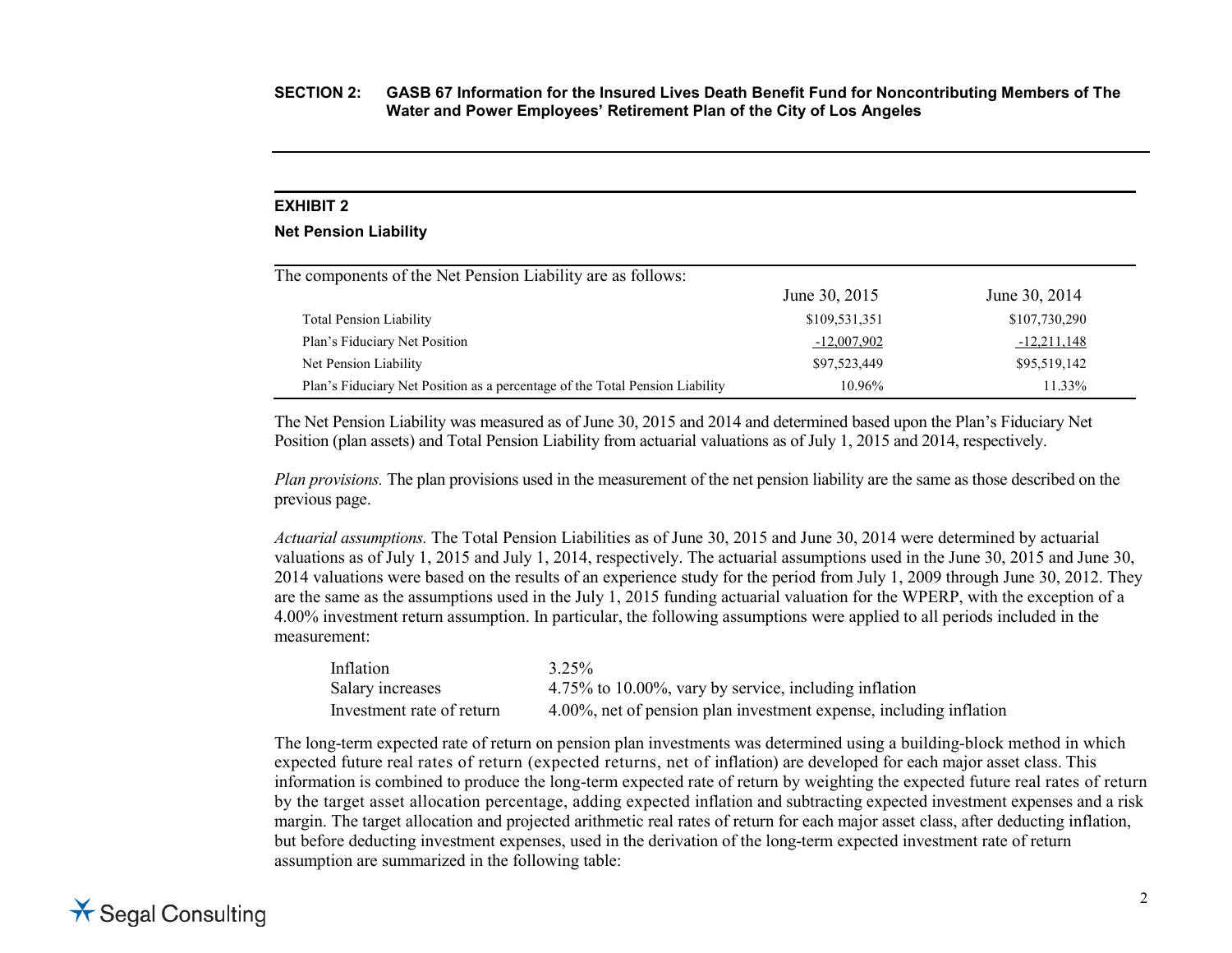| <b>Asset Class</b>        | <b>Target</b><br><b>Allocation</b> | Long-Term<br><b>Expected Real</b><br><b>Rate of Return</b> |
|---------------------------|------------------------------------|------------------------------------------------------------|
| Fixed Income              | 96%                                | 0.85%                                                      |
| Cash and Cash Equivalents | $4\%$                              | $-0.13%$                                                   |
| Total                     | $100\%$                            |                                                            |

*Discount rate:* The discount rate used to measure the Total Pension Liability was 4.00% as of June 30, 2015 and June 30, 2014. The projection of cash flows used to determine the discount rate assumed employer contributions will be made at rates equal to the actuarially determined contribution rates based on the Plan's funding policy. For this purpose, only employer contributions that are intended to fund benefits for current plan members and their beneficiaries are included. Projected employer contributions that are intended to fund the service costs for future plan members and their beneficiaries, are not included. Based on those assumptions, the pension Plan's Fiduciary Net Position was projected to be available to make all projected future benefit payments for current plan members. Therefore, the long-term expected rate of return on pension plan investments was applied to all periods of projected benefit payments to determine the Total Pension Liability as of both June 30, 2015 and June 30, 2014.

*Sensitivity of the Net Pension Liability to changes in the discount rate.* The following presents the Net Pension Liability of the Plan as of June 30, 2015, calculated using the discount rate of 4.00%, as well as what the Plan Net Pension Liability would be if it were calculated using a discount rate that is 1-percentage-point lower  $(3.00\%)$  or 1-percentage-point higher  $(5.00\%)$  than the current rate:

|                                              | <b>Current</b>            |                                    |                           |  |
|----------------------------------------------|---------------------------|------------------------------------|---------------------------|--|
|                                              | 1% Decrease<br>$(3.00\%)$ | <b>Discount Rate</b><br>$(4.00\%)$ | 1% Increase<br>$(5.00\%)$ |  |
| Net Pension Liability as of<br>June 30, 2015 | \$114,871,970             | \$97,523,449                       | \$83,443,950              |  |

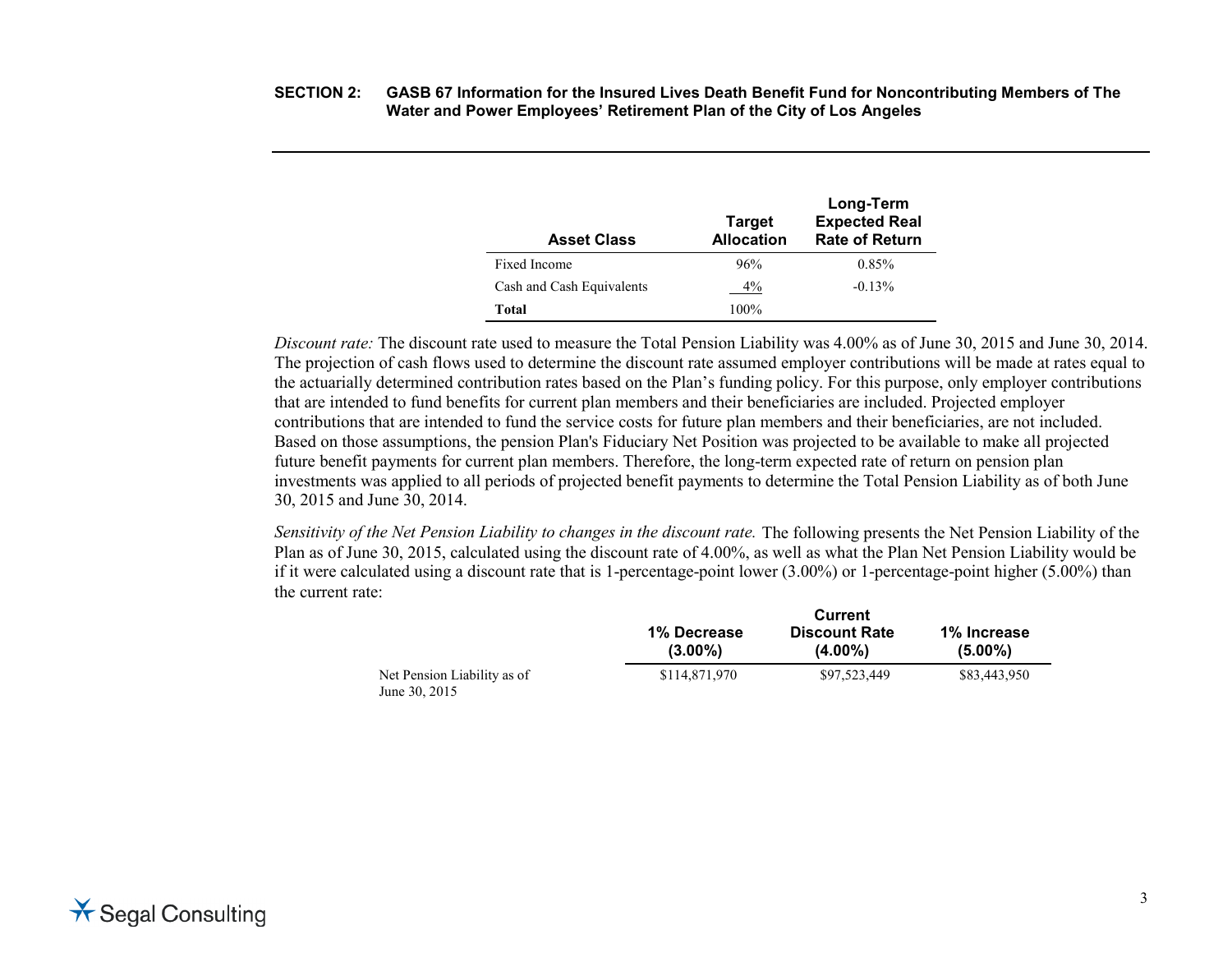#### **EXHIBIT 3**

**Schedule of Changes in Net Pension Liability – Last Two Fiscal Years**

|                                                                        | 2015          | 2014          |
|------------------------------------------------------------------------|---------------|---------------|
| <b>Total Pension Liability</b>                                         |               |               |
| Service cost                                                           | \$2,004,375   | \$1,584,909   |
| Interest                                                               | 4,281,000     | 4,812,858     |
| Change of benefit terms                                                | $\Omega$      | $\Omega$      |
| Differences between expected and actual experience                     | 935,033       | $-879,072$    |
| Changes of assumptions                                                 | $\Omega$      | 9,676,044     |
| Benefit payments, including refunds of member contributions            | $-5,419,347$  | $-4,273,388$  |
| <b>Net change in Total Pension Liability</b>                           | \$1,801,061   | \$10,921,351  |
| <b>Total Pension Liability – beginning</b>                             | 107,730,290   | 96,808,939    |
| Total Pension Liability - ending (a)                                   | \$109,531,351 | \$107,730,290 |
| <b>Plan's Fiduciary Net Position</b>                                   |               |               |
| Contributions – employer (including those for administrative expenses) | \$5,374,020   | \$5,362,342   |
| Contributions - employee                                               | $\theta$      | $\theta$      |
| Net investment income                                                  | 279,954       | 1,045,534     |
| Benefit payments, including refunds of member contributions            | $-5,419,347$  | $-4,273,388$  |
| Administrative expense                                                 | $-437,873$    | $-370,083$    |
| Other                                                                  |               |               |
| Net change in Plan's Fiduciary Net Position                            | $-$ \$203,246 | \$1,764,405   |
| <b>Plan's Fiduciary Net Position – beginning</b>                       | 12,211,148    | 10,446,743    |
| Plan's Fiduciary Net Position – ending (b)                             | \$12,007,902  | \$12,211,148  |
| Net Pension Liability – ending $(a) - (b)$                             | \$97,523,449  | \$95,519,142  |
| Plan's Fiduciary Net Position as a percentage of the Total Pension     |               |               |
| Liability                                                              | 10.96%        | 11.33%        |
| Covered employee payroll                                               | \$839,213,254 | \$819,923,866 |
| Plan Net Pension Liability as percentage of covered employee payroll   | 11.62%        | 11.65%        |

#### **Notes to Schedule:**

*Administrative expense:* Employer contributions toward the administrative expense and the administrative expense itself have been allocated to the Insured Lives Death Benefit Fund for Noncontributing Members. This allocation is based on the proportion of the Plan's Fiduciary Net Position shown above as compared to the total Plan's Fiduciary Net Position of the death benefit fund, both as of the beginning of the plan year.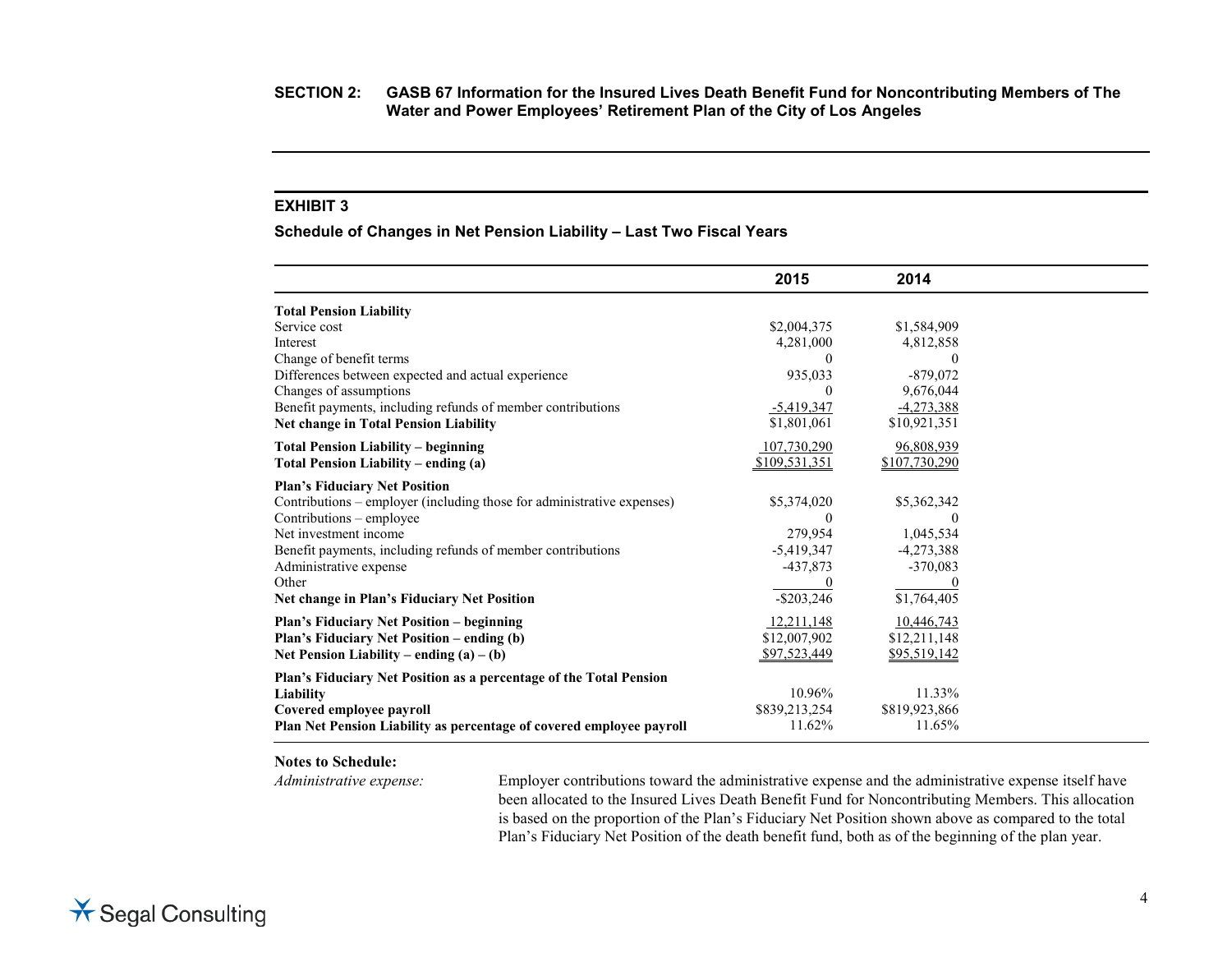**SECTION 2: GASB 67 Information for the Insured Lives Death Benefit Fund for Noncontributing Members of The Water and Power Employees' Retirement Plan of the City of Los Angeles**

#### **EXHIBIT 4**

**Schedule of Employer Contributions – Last Ten Fiscal Years**

| <b>Year Ended</b><br>June 30 | <b>Actuarially</b><br><b>Determined</b><br><b>Contributions</b> | <b>Contributions in</b><br><b>Relation to the</b><br><b>Actuarially</b><br><b>Determined</b><br>Contributions* | <b>Contribution</b><br><b>Deficiency (Excess)</b> | <b>Covered-Employee</b><br><b>Payroll</b> | <b>Contributions as</b><br>a Percentage of<br><b>Covered Employee</b><br><b>Payroll</b> |
|------------------------------|-----------------------------------------------------------------|----------------------------------------------------------------------------------------------------------------|---------------------------------------------------|-------------------------------------------|-----------------------------------------------------------------------------------------|
| 2006                         | \$3,537,698                                                     | \$3,537,698                                                                                                    | \$0                                               | \$574,315,572                             | 0.62%                                                                                   |
| 2007                         | 3,671,046                                                       | 3,671,046                                                                                                      | $\boldsymbol{0}$                                  | 604,514,525                               | 0.61%                                                                                   |
| 2008                         | 3,825,394                                                       | 3,825,394                                                                                                      | $\mathbf{0}$                                      | 623, 674, 973                             | 0.61%                                                                                   |
| 2009                         | 4,445,208                                                       | 4,445,208                                                                                                      | $\boldsymbol{0}$                                  | 696,704,083                               | $0.64\%$                                                                                |
| 2010                         | 5,133,632                                                       | 5,133,632                                                                                                      | $\mathbf{0}$                                      | 767,912,436                               | $0.67\%$                                                                                |
| 2011                         | 5,552,771                                                       | 5,552,771                                                                                                      | $\boldsymbol{0}$                                  | 791,760,493                               | $0.70\%$                                                                                |
| 2012                         | 5,001,416                                                       | 5,001,416                                                                                                      | $\mathbf{0}$                                      | 805,607,436                               | $0.62\%$                                                                                |
| 2013                         | 5,021,181                                                       | 5,021,181                                                                                                      | $\overline{0}$                                    | 817,421,028                               | 0.61%                                                                                   |
| 2014                         | 4,993,032                                                       | 4,993,032                                                                                                      | $\boldsymbol{0}$                                  | 819,923,866                               | 0.61%                                                                                   |
| 2015                         | 4,935,211                                                       | 4,935,211                                                                                                      | $\mathbf{0}$                                      | 839,213,254                               | $0.59\%$                                                                                |

*\* Excludes employer contributions towards administrative expenses.*

*See accompanying notes to this schedule on next page.*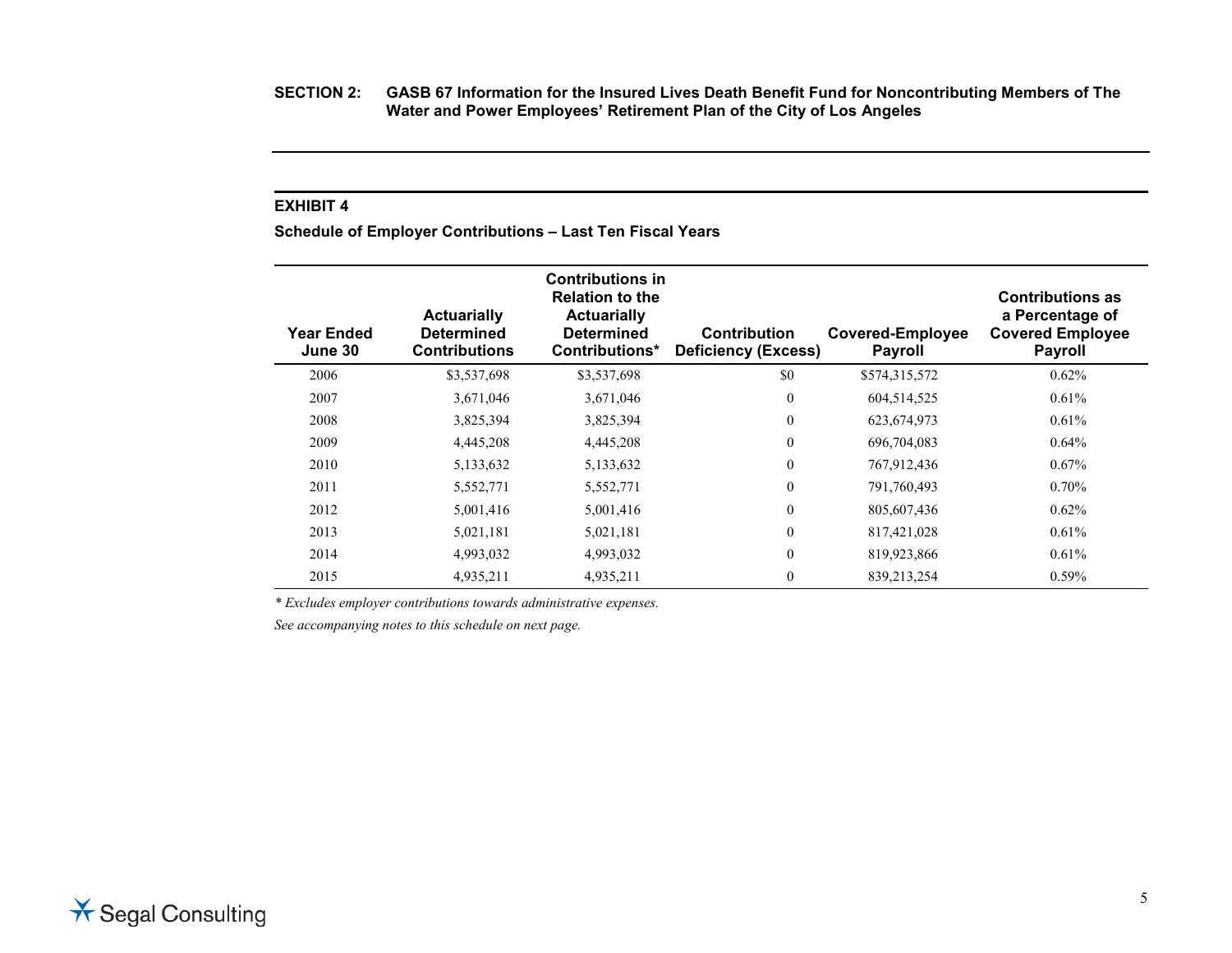| <b>Notes to EXHIBIT 4</b>                                                                                           |                                                                                                                                                                                                                |                                                                                                                                                             |  |  |
|---------------------------------------------------------------------------------------------------------------------|----------------------------------------------------------------------------------------------------------------------------------------------------------------------------------------------------------------|-------------------------------------------------------------------------------------------------------------------------------------------------------------|--|--|
| Methods and assumptions used to establish<br>"actuarially determined contribution" rates:                           |                                                                                                                                                                                                                |                                                                                                                                                             |  |  |
| <b>Valuation date</b>                                                                                               |                                                                                                                                                                                                                | Actuarially determined contribution rates are calculated as of June 30, one year prior to the end<br>of the fiscal year in which contributions are reported |  |  |
| <b>Actuarial cost method</b>                                                                                        | Pay as you go, subject to modifications by the Board's funding policy                                                                                                                                          |                                                                                                                                                             |  |  |
| <b>Funding Policy</b>                                                                                               | Recommend a contribution rate that maintains the general reserve at a target level of the average<br>of the benefits paid for the last five years                                                              |                                                                                                                                                             |  |  |
| <b>Asset valuation method</b>                                                                                       | Total market value of the Death Benefit Fund at valuation date, less the following:                                                                                                                            |                                                                                                                                                             |  |  |
|                                                                                                                     | • Reserves for Benefits Granted and Contribution Accounts for the Family Death Benefit<br>and Supplemental Family Death Benefit; and<br>• Insured Lives General Reserve for Contributing Members (Mean Funds). |                                                                                                                                                             |  |  |
| <b>Other information:</b>                                                                                           | All members hired on or after January 1, 2014 enter Tier 2.                                                                                                                                                    |                                                                                                                                                             |  |  |
|                                                                                                                     | June 30, 2014                                                                                                                                                                                                  | June 30, 2015                                                                                                                                               |  |  |
| <b>Actuarial assumptions:</b>                                                                                       |                                                                                                                                                                                                                |                                                                                                                                                             |  |  |
| Investment rate of return<br>Inflation rate<br>Real across-the-board salary increase<br>Projected salary increases* | 4.00%, net of investment expenses<br>3.25%<br>$0.75\%$<br>4.75% to 10.00%                                                                                                                                      | 4.00%, net of investment expenses<br>3.25%<br>0.75%<br>4.75% to 10.00%                                                                                      |  |  |
| Mortality                                                                                                           | Healthy: RP-2000 Combined Healthy<br>Mortality Table with ages set back one year<br>projected to 2030 with Scale AA                                                                                            | Healthy: RP-2000 Combined Healthy Mortality<br>Table with ages set back one year projected to<br>2030 with Scale AA                                         |  |  |
| Other assumptions                                                                                                   | Same as those used in the July 1, 2014<br>WPERP funding actuarial valuation                                                                                                                                    | Same as those used in the July 1, 2015 WPERP<br>funding actuarial valuation                                                                                 |  |  |



**X** Segal Consulting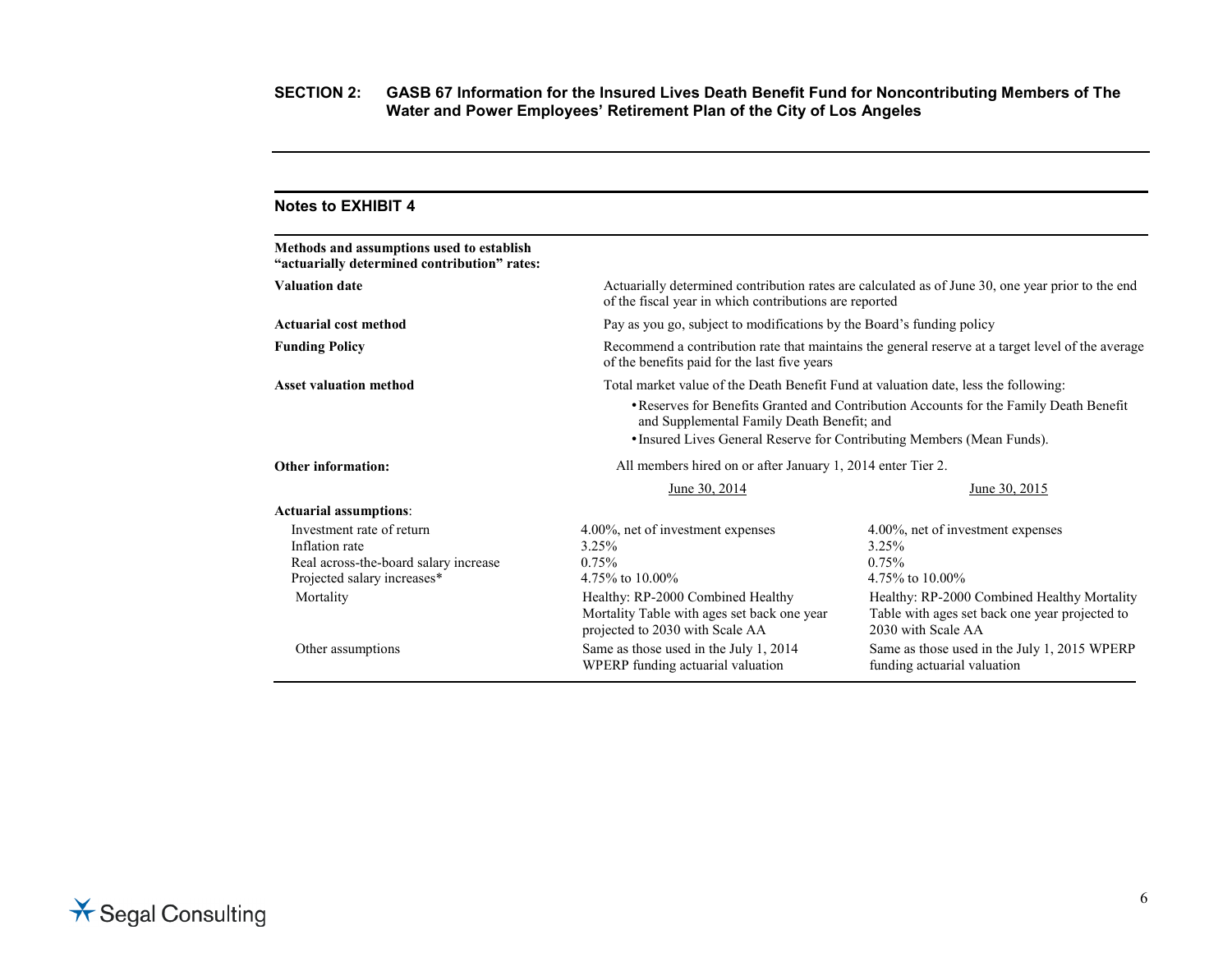**SECTION 2: GASB 67 Information for the Insured Lives Death Benefit Fund for Noncontributing Members of The Water and Power Employees' Retirement Plan of the City of Los Angeles**

#### **EXHIBIT 5**

**Projection of Pension Plan's Fiduciary Net Position for Use in Calculation of Discount Rate as of June 30, 2015 (\$ in thousands)**

| Year<br><b>Beginning</b><br>July 1, | <b>Projected Beginning</b><br><b>Plan Fiduciary</b><br><b>Net Position</b><br>(a) | Projected<br><b>Total</b><br><b>Contributions</b><br>(b) | Projected<br><b>Benefit</b><br><b>Payments</b><br>(c) | <b>Projected</b><br>Investment<br><b>Earnings</b><br>(d) | <b>Projected Ending</b><br><b>Plan Fiduciary</b><br><b>Net Position</b><br>$(e) = (a) + (b) - (c) + (d)$ |
|-------------------------------------|-----------------------------------------------------------------------------------|----------------------------------------------------------|-------------------------------------------------------|----------------------------------------------------------|----------------------------------------------------------------------------------------------------------|
| 2015                                | \$12,008                                                                          | \$6,155                                                  | \$4,722                                               | \$509                                                    | $\sqrt{$13,950}$                                                                                         |
| 2016                                | 13,950                                                                            | 6,071                                                    | 4,776                                                 | 584                                                      | 15,828                                                                                                   |
| 2017                                | 15,828                                                                            | 5,890                                                    | 4,834                                                 | 654                                                      | 17,539                                                                                                   |
| 2018                                | 17,539                                                                            | 5,698                                                    | 4,891                                                 | 718                                                      | 19,063                                                                                                   |
| 2019                                | 19,063                                                                            | 5,538                                                    | 4,950                                                 | 774                                                      | 20,425                                                                                                   |
| 2020                                | 20,425                                                                            | 5,443                                                    | 5,017                                                 | 826                                                      | 21,676                                                                                                   |
| 2021                                | 21,676                                                                            | 5,296                                                    | 5,091                                                 | 871                                                      | 22,752                                                                                                   |
| 2022                                | 22,752                                                                            | 5,171                                                    | 5,172                                                 | 910                                                      | 23,661                                                                                                   |
| 2023                                | 23.661                                                                            | 5,101                                                    | 5,262                                                 | 943                                                      | 24,443                                                                                                   |
| 2024                                | 24,443                                                                            | 5,059                                                    | 5,362                                                 | 972                                                      | 25,112                                                                                                   |
| 2040                                | 26,243                                                                            | 6,265                                                    | 7,116                                                 | 1,033                                                    | 26,425                                                                                                   |
| 2041                                | 26,425                                                                            | 6,309                                                    | 7,142                                                 | 1,040                                                    | 26,632                                                                                                   |
| 2042                                | 26,632                                                                            | 6,327                                                    | 7,148                                                 | 1,049                                                    | 26,860                                                                                                   |
| 2043                                | 26,860                                                                            | 6,325                                                    | 7,135                                                 | 1,058                                                    | 27,108                                                                                                   |
| 2044                                | 27,108                                                                            | 6,306                                                    | 7,104                                                 | 1,068                                                    | 27,379                                                                                                   |
| 2089                                | 79,075                                                                            | 0                                                        | 62                                                    | 3,162                                                    | 82,175                                                                                                   |
| 2090                                | 82,175                                                                            | 0                                                        | 45                                                    | 3,286                                                    | 85,416                                                                                                   |
| 2091                                | 85,416                                                                            | 0                                                        | 32                                                    | 3,416                                                    | 88,799                                                                                                   |
| 2092                                | 88,799                                                                            | 0                                                        | 23                                                    | 3,552                                                    | 92,328                                                                                                   |
| 2093                                | 92,328                                                                            | 0                                                        | 16                                                    | 3,693                                                    | 96,005                                                                                                   |
| 2111                                | 186,950                                                                           | 0                                                        | 0                                                     | 7,478                                                    | 194,428                                                                                                  |
| 2112                                | 194,428                                                                           |                                                          |                                                       |                                                          |                                                                                                          |
| 2112                                | 4,330 $*$<br><b>Discounted Value:</b>                                             |                                                          |                                                       |                                                          |                                                                                                          |

*\* \$194,428 when discounted with interest at the rate of 4.00% per annum has a value of \$4,330 as of June 30, 2015, both also in thousands.*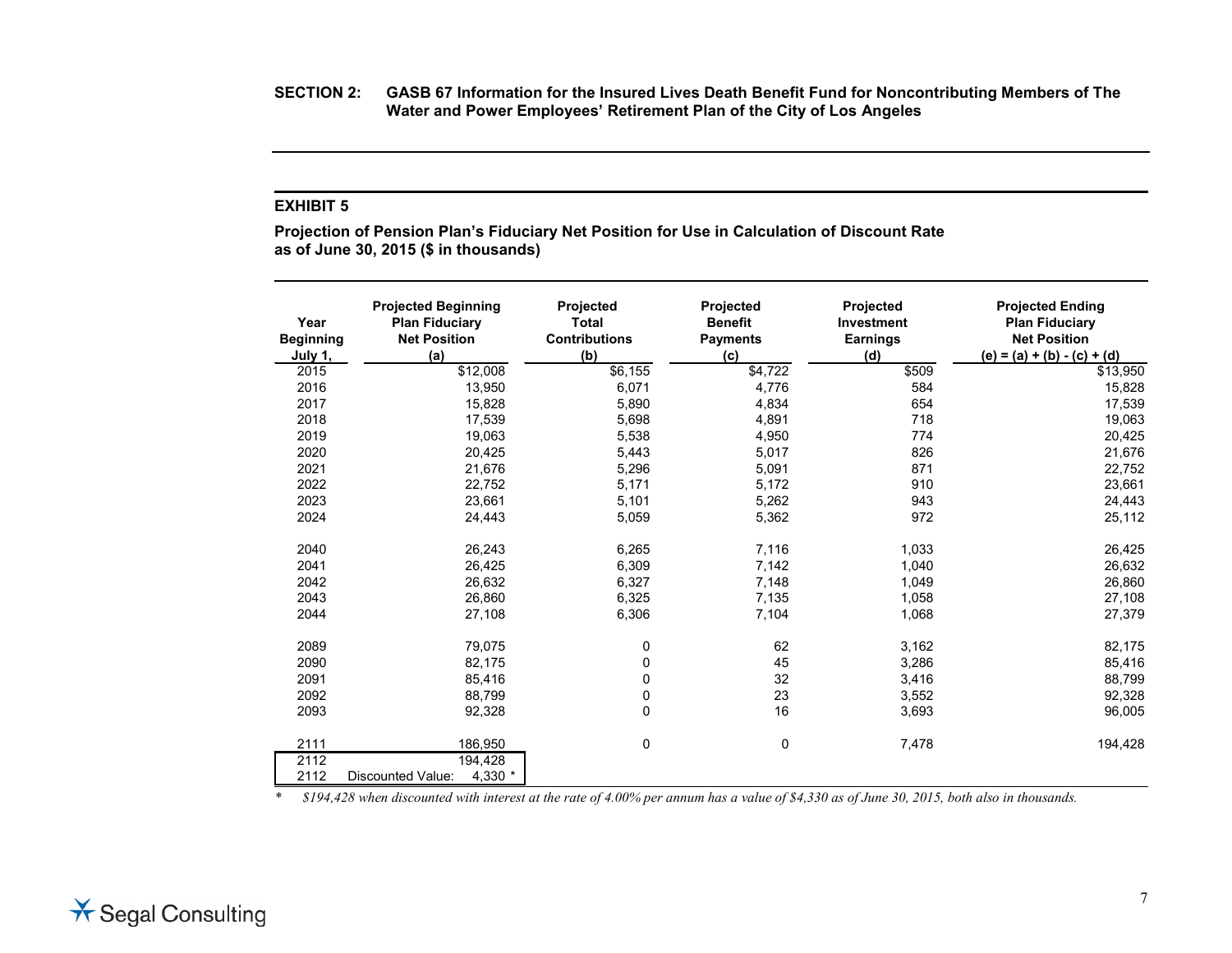#### **EXHIBIT 5**

#### **Projection of Pension Plan's Fiduciary Net Position for Use in Calculation of Discount Rate as of June 30, 2015 (\$ in thousands) - continued**

#### Notes:

- (1) Amounts may not total exactly due to rounding.
- (2) Years 2025-2039, 2045-2088, and 2094-2110 have been omitted from this table.
- (3) Column (a): Except for the "discounted value" shown for 2112, none of the projected beginning Plan's Fiduciary Net Position amounts shown have been adjusted for the time value of money.
- (4) Column (b): Projected total contributions include employer contribution rates applied to projected retirement benefits (based on all members as of June 30, 2015). Employer contributions are assumed such that they maintain the general reserve at a target level of the average retirement benefits over the last five years. Contributions are assumed to occur halfway through the year, on average.
- (5) Column (c): Projected benefit payments have been determined in accordance with Paragraph 39 of GASB Statement No. 67, and are based on the closed group of active, inactive vested, retired members, and beneficiaries as of June 30, 2015. The projected benefit payments are assumed to occur halfway through the year, on average.
- (6) Column (d): Projected investment earnings are based on the assumed investment rate of return of 4.00% per annum.
- (7) Throughout the projection, administrative expenses are not shown as they are expected to be offset by additional employer contributions above those shown in this projection.
- (8) As illustrated in this Exhibit, the Plan's Fiduciary Net Position was projected to be available to make all projected future benefit payments for current Plan members. In other words, there is no projected "cross-over date" when projected benefits are not covered by projected assets. Therefore, the long-term expected rate of return on Plan investments of 4.00% per annum was applied to all periods of projected benefit payments to determine the Total Pension Liability as of June 30, 2015 shown earlier in this report, pursuant to Paragraph 44 of GASB Statement No. 67.